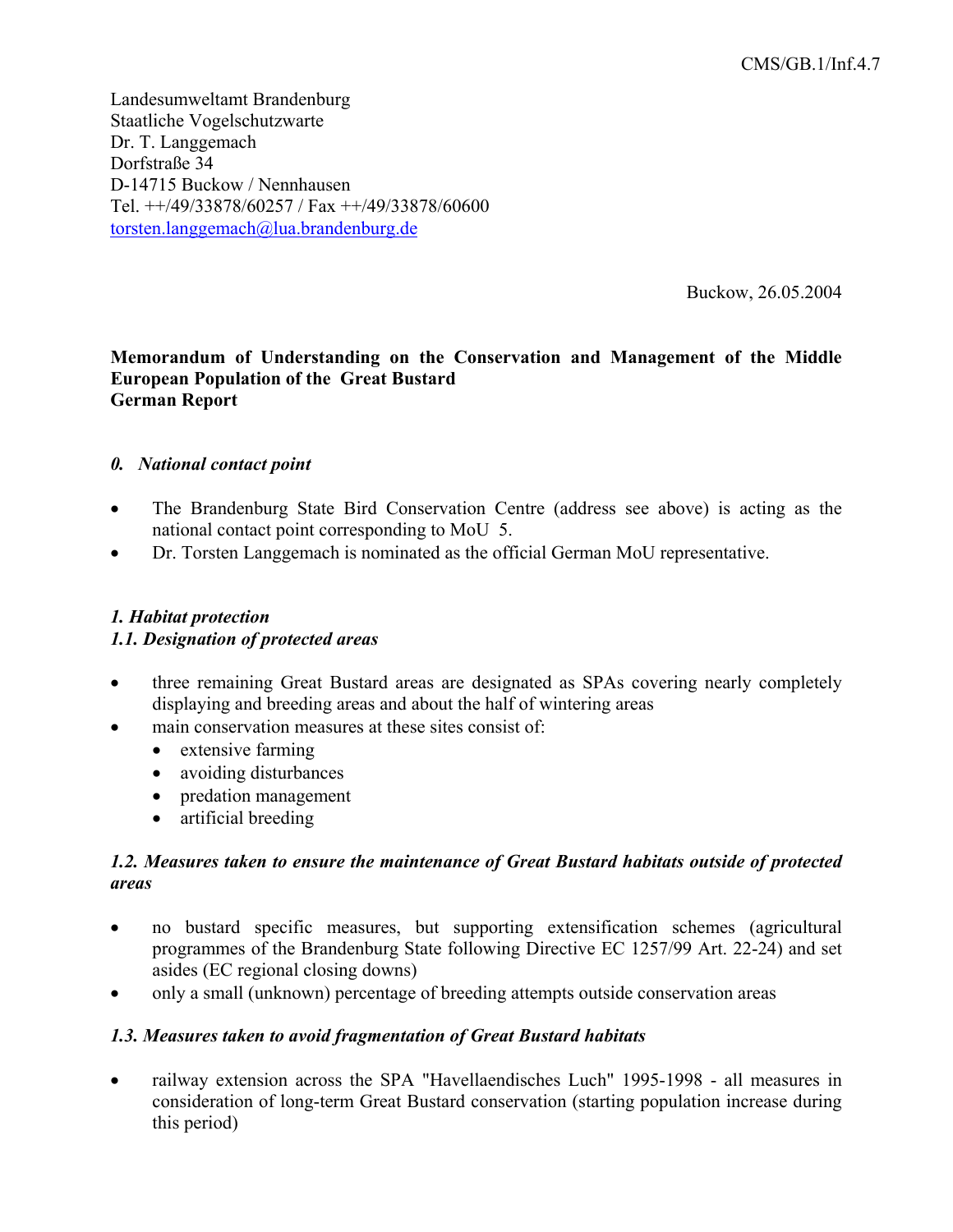- At present no projects within the conservation areas,
- Despite existing environmental impact assessment in 2003 twenty wind mills were built in the vicinity of the SPA "Fiener Bruch" within a regular wintering area and occasional breeding area,
- Despite several preventive measures wind energy development around and between the Great Bustard areas is currently the main problem regarding the coherence of these areas.

# *2. Prevention of hunting, disturbance and other threats 2.1. Hunting*

- Great Bustard are game birds but with a year-round closed hunting season,
- Some additional hunting restrictions come into force after safeguarding SPAs by national law as nature conservation areas (e. g. restricted bird hunting, restricted hunting around display sites)

# *2.2. Prevention of disturbance*

- Guiding the public by
	- closing ways through and around the core areas and
	- building observation towers,
- Several measures for guiding air traffic (military and leisure)
- All bustards are protected by these measures as long as they stay within the conservation areas

# *2.3.1. Prevention of predation*

- Intensive dealing with the matter proves predation to be the major problem currently
- main predators identified:
	- Eggs: fox and raven, to lesser extent badger and racoon-dog, possibly smaller mustelids and racoon,
	- Juveniles: fox, sometimes White-tailed Eagle and possibly mustelids,
	- Hand-raised juveniles after releasing: fox and White-tailed Eagle, possibly mustelids,
	- Adults: fox,
- Predation management consists of:
	- Intensive hunting of foxes and neozoons forced by incentives (unsuccessful considering number of foxes and predation pressure on clutches, possibly successful considering female mortality) - after ceasing financial support in 2002 fox hunting markedly decreased (further subsidize for racoon-dog hunting is granted by the NGO "Foerderverein Grosstrappenschutz" for scientific reasons),
	- Fencing of 15-20 ha areas for breeding of wild (!) females (successful),
	- Scaring of ravens in core areas and enclosures (nearly unsuccessful),
	- First attempts to condition taste aversion of ravens by prepared eggs (till now no optimal agent),
	- unsolved problem: Prevention of losses of juveniles by attacks of the White-tailed Eagle after releasing into the wild.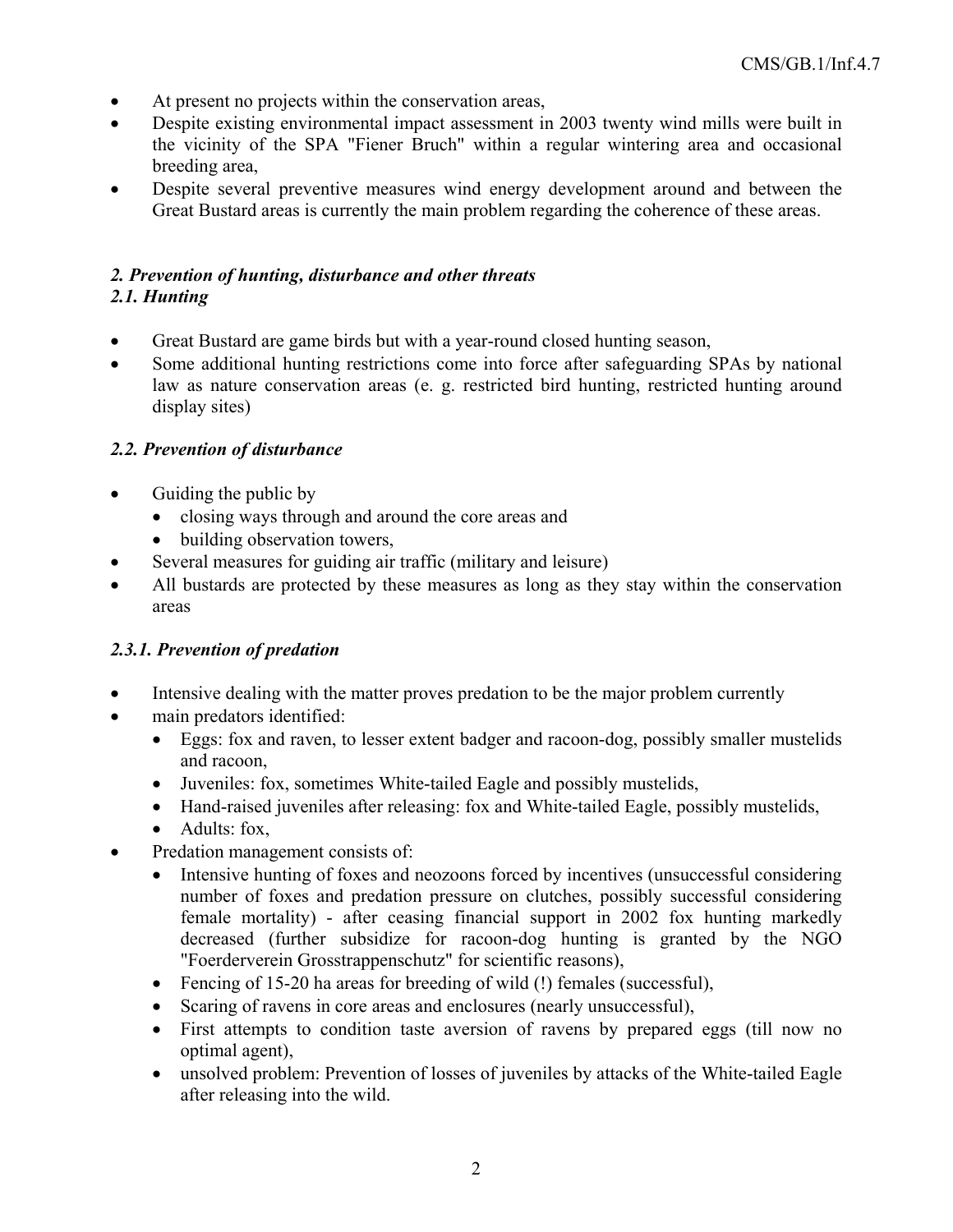# *2.3.2. Adoption of measures for power lines*

- Changing profile of alignment away from Bustard areas three cases from the late 1970s until today,
- Re-equip wires to underground ones in several cases,
- Current attempts to get energy companies more active in laying wires under ground (20 kV) and marking wires (110-380 kV) in the wider bustard range.

# *2.3.3. Compensatory measures*

- Loss of about 700 ha adjacent to the SPA "Fiener Bruch" due to a wind farm of 20 mills erected in 2003, some 30 individuals affected, 5 belonging to the breeding population of the "Fiener Bruch",
- Compensation consists of about 480.000 EUR designated for:
	- 40 ha extensification (20 years), additional 15 ha winter foraging areas (oilseed rape)
	- Purchase of 30 ha grassland by the "Foederverein Grosstrappenschutz",
	- Building of a 16 ha enclosure as shelter against ground predators for breeding females,
	- Monitoring activities: looking for collision victims under the wind mills (3x per week, for 4 years), population dynamics and behaviour (5 years),
- Only very first results since compensation has just begun (e. g. some collided birds, such as 3 Red kites)

## *3. Possession and trade*

- Great Bustards are strongly protected by federal conservation law, so possessing and any kind of trade is completely illegal,
- Only one exemption exists: rescue of clutches as a conservation measure for artificial breeding; due to the severe predation pressure especially first clutches get lost. First clutches are taken more or less systematically because substitute clutches are safer, later clutches are taken in emergency only.

# *4. Recovery measures*

## *4.1. Captive breeding in emergency situations*

- $\bullet$  See No. 3!
- About 50 eggs/year are taken during the last years. From these eggs up to 28 chicks were released - in this way reproductive success of the small population has increased markedly,
- Methods used are checked after each season to improve management success,
- IUCN criteria are fulfilled,

## *4.2. Reintroduction*

• not relevant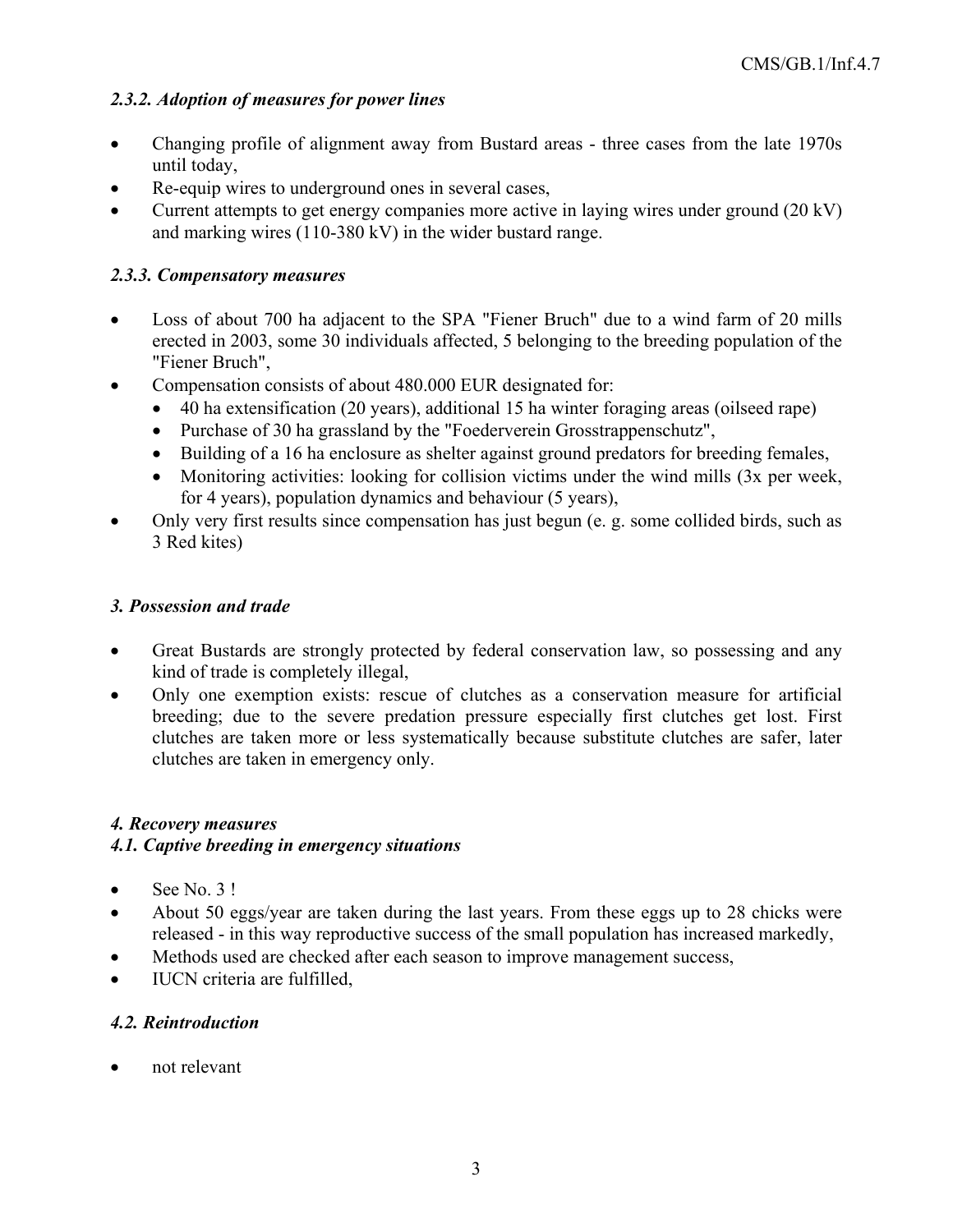# *4.3. Monitoring of the success of release programmes*

- Survival of released birds is controlled by intensive observation and by means of radiotracking for the last five years,
- Post-release mortality mainly due to foxes and White-tailed Eagles, the latter are regularly responsible for scaring the birds and scattering the groups, integration of released birds into the wild population failed therefore,
- Surviving birds show normal behaviour pattern including reproductive behaviour (e. g. high insemination rate),
- Without the release programme the German population would be nearly extinct.

# *5. Cross border conservation measures*

- There are no populations or sub-populations in the vicinity.
- Occasionally changes of experience with colleagues from Austria, Slovakia, Hungary, Spain etc.
- Joined projects with significant financial and personnel support of the NGO "Foerderverein Grosstrappenschutz" took place in:
	- Hungary & Slovakia (1990s): support of artificial insemination and breeding,
	- Spain (1990-1993): basic research with recommendations for conservation and management,
	- Russia, lower Volga-region (1998-2000): basic research, survey of population size and structure, risk assessment (land use, power lines, hunting schemes, oil industry), support of conservation, management and public awareness, satellite-tracking to identify migration routes and wintering areas and initiate conservation measures (see below)
	- Ukraine (2000-2002): identifying wintering areas of the Volga population, survey of wintering population including risk assessment (hunting, power lines), supporting public awareness; (2002-2003): population survey including breeding performance and risk assessment,
	- Mongolia (2001-2004): survey of population size and structure, breeding performance mainly for conservation and management reasons.

# *6. Monitoring and research*

# *6.1.1. Monitoring of population size and population trends*

- Methods used:
	- continual observation throughout the year using radio-telemetry additionally
	- one spring count per year
- The population is completely monitored with the exception of single birds,
- After 60 years of population decline there is an increase from ca. 55 individuals in 1996 to 84 individuals in 2004.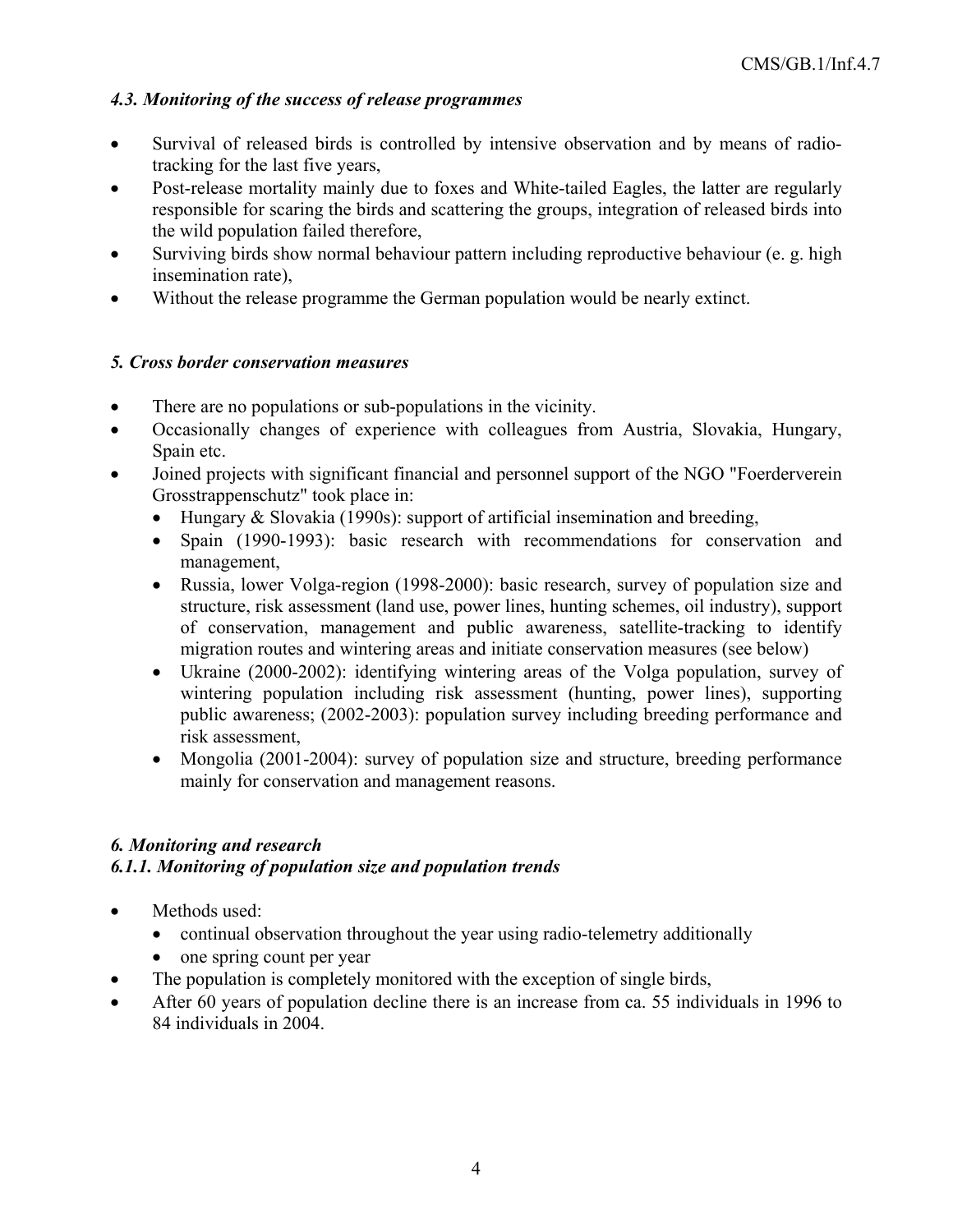# *6.1.2. Monitoring of the effects of habitat management*

- Long-time monitoring of some taxons using different methods:
	- plant communities
	- breeding birds
	- small mammals
- Additional investigations of taxons for several years
	- arthropod bio-mass and diversity
	- butterflies
	- locusts, Saltatoria
	- beetles, Carabidae
	- spiders, Arachnida
- Additional investigations (e. g. vegetation structure, groundwater level, yield and composition of vegetation from agricultural viewpoint)

# *6.2.1. Comparative ecological studies*

- Habitat requirements: Hungary (1988), Slovakia (1988), Austria (1990), Spain (1990-1993), Russia (1998-2000), Ukraine (2002-2003), Mongolia (2001-2004);
- Genetics: Spain, Austria, Slovakia, Hungary, Russia, Ukraine;
- Mortality/risk assessment: Spain (land use, barbed-wire fences, power lines, habitat fragmentation), Austria (power lines, wind mills), Russia (land use, power lines, hunting schemes, oil industry), Ukraine (land use, power lines, hunting schemes).

## *6.2.2. Promotion of studies on mortality factors*

- Methods used:
	- intensive observation
	- radio-tracking
	- power line surveys (spot checks)
	- post-mortem investigations of all carcasses and remains found
- Mortality factors (ranked):
	- predation: foxes, White-tailed Eagles, possibly further species such as mustelids or Racoon-dogs
	- power lines
	- agriculture (sometimes breeding females and clutches)
	- traffic

## *6.2.3. Investigation of factors limiting breeding success*

- Predation is the main factor for low breeding success which is be proved by
	- intensive observation,
	- thermo-loggers used in clutches of lapwings and other meadow birds,
	- much greater breeding success in fenced areas free of mammals greater than martens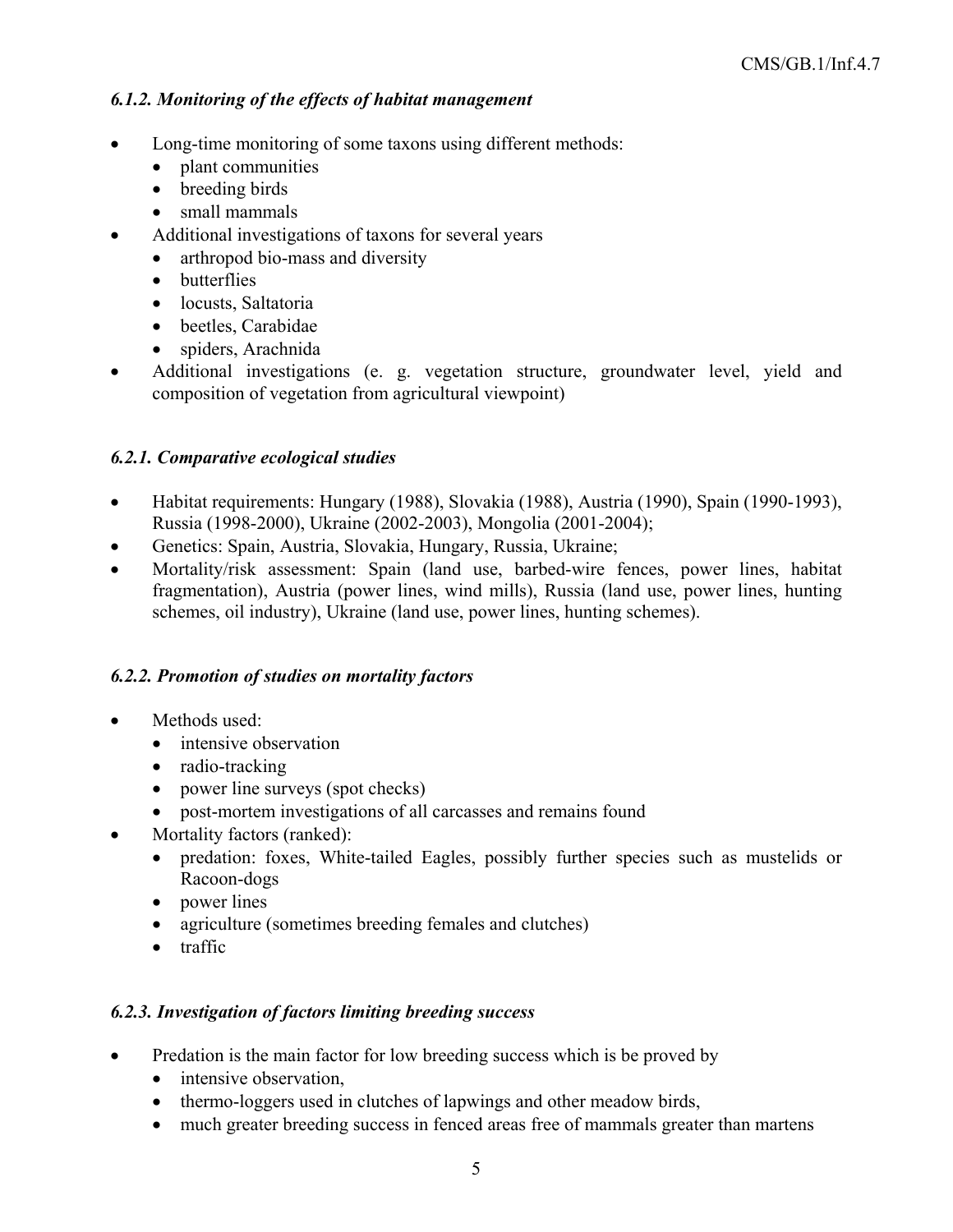- Losses due to agriculture:
	- very difficult to detect,
	- dependent on intensity of co-operation between farmers and conservationists including land use contracts (avoidance is very personnel-intensive),
- Losses of juveniles due to bad weather conditions and lacking of arthropods.

## 6.2.4. Studies on migration

- There is no regular migration in Germany except flights in severe winters (frost and high snow cover, last case 1986/87),
- There are no influxes to the population due to the lacking of other ones,
- Knowledge on other kinds of movement is supported by individual colour-rings and radio**transmitters**

## *7. Training of stuff working in conservation bodies*

- Personnel is "self trained" over a long period (up to  $>20$  years),
- Experiences of each breeding and management period are analysed for improving the next one,
- Continuous education due to intensive co-operation over decades with bustard specialists of nearly all relevant populations in Europe (e. g. Great Bustard Symposium in Buckow / Germany, see also 5. and 6.2.1.),
- New co-workers are intensively taught in their respective field.

## *8. Increasing awareness of the need to protect Great Bustards and their habitat*

- Intensive co-operation with land users, first of all farmers and their stakeholders,
- Possible low interest of political decision makers needs more power in awareness campaigns.

## *9. Economic measures*

- Despite a lot of conflicts between agriculture and bustard conservation the farmers are beneficiaries of nature conservation; payments are a stability factor in rapidly changing times,
- Chances of eco-tourism have to be used more intensively.

## *10. Threats*

- No current changes in conservation status,
- There is no certainty that survival of Great Bustards in small conservation islands, covering less than 2 % of the former range, will be possible as long as "normal landscape" develops more and more bustard hostile (land use intensity, habitat fragmentation, wind energy industry, air traffic etc.).